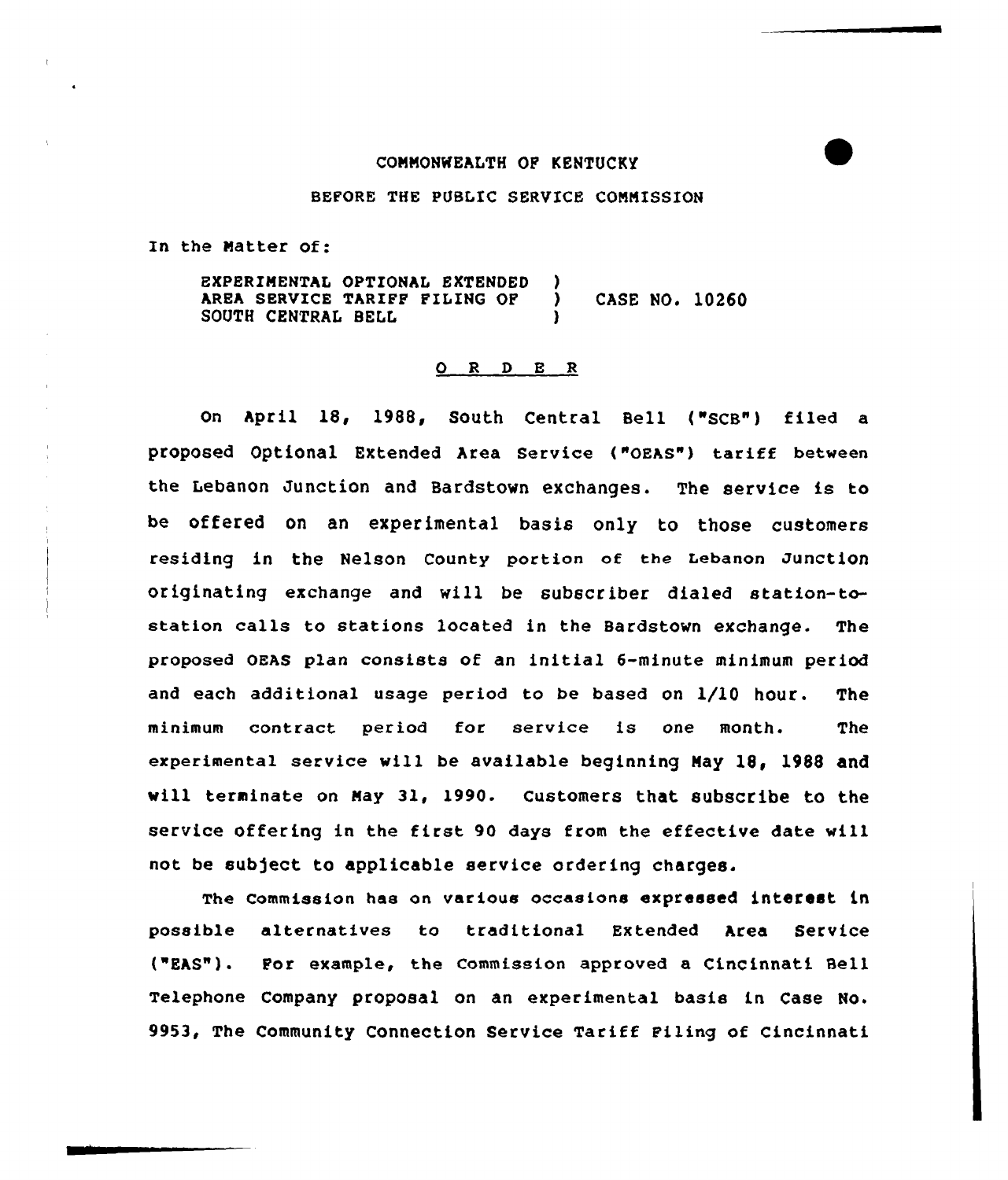Bell Telephone Company. The Commission is also concerned about the Lebanon Junction subscribers residing in Nelson County who are currently unable to call any other exchange, including their county seat of Bardstown, without incurring toll charges.

The Commission's current EAS Guidelines, adopted by Order dated October 31, 1980 in Administrative Case No. 221, In the Natter of Extended Area Telephone Service, define a step-by-step process which must be successfully completed in order to implement the proposed EAS. The Commission has found that generally a "two-way" community of interest is not exhibited in those instances where the EAS Guidelines have been applied. However, there may be certain instances where some alternative to traditional EAS should be considered. Because of this concern, the Commission will approve the proposed OEAS tariff, on an experimental basis for the proposed trial period, in order to study 0EAs as a possible alternative to traditional EAs.

## FINDINGS

After considering the proposed experimental tariff, and being advised, the Commission is of the opinion and finds that:

1. SCB's proposed OEAS tariff should be approved for <sup>a</sup> trial period beginning May 18, 1988 and ending May 31, 1990.

2. The approved OEAS tariff should be considered as an experimental tariff to be used to determine the appropriateness of OEAS as an alternative to EAS.

3. scB should provide information on a quarterly basis concerning call stimulation, cost of additional facilities, lost

 $-2-$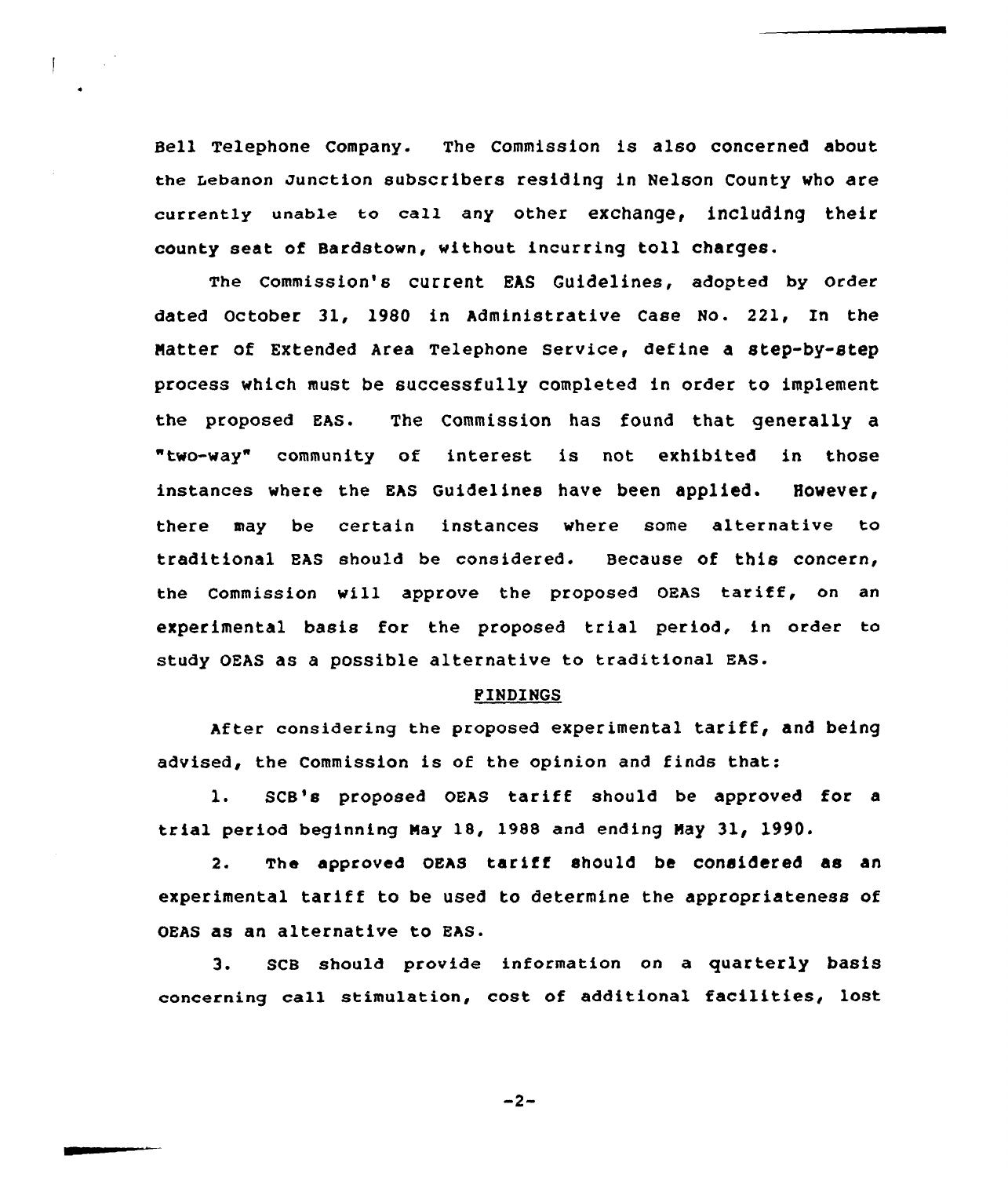toll revenue, and such other information as jointly developed by SCB and Commission Staff due to OEAS implementation.

4. SCB should provide notice to affected subscribers and specifically inform those subscribers that the service will be effective only for the prescribed period. SCB should file <sup>a</sup> copy of such notice with the Commission.

5. SCB should make specific application to the Commission should it desire to continue or modify the approved OEAS tariff beyond the approved trial period, and provide specific reasons why an extension or modification is justified.

6. Customers that subscribe to the service offering in the final 90 days from the effective date should not be subject to applicable service ordering charges.

7. Pursuant to 807 KAR 5:001, Section 7, the revenue impact figures provided by SCB and included with its OEAS tariff filing should be classified as proprietary and afforded confidential treatment because the information details minutes of use for a specific route and therefore is competitively significant.

IT IS THEREFORE ORDERED that Findings one through seven of this Order be directed as if each were individually so Ordered.

 $-3-$